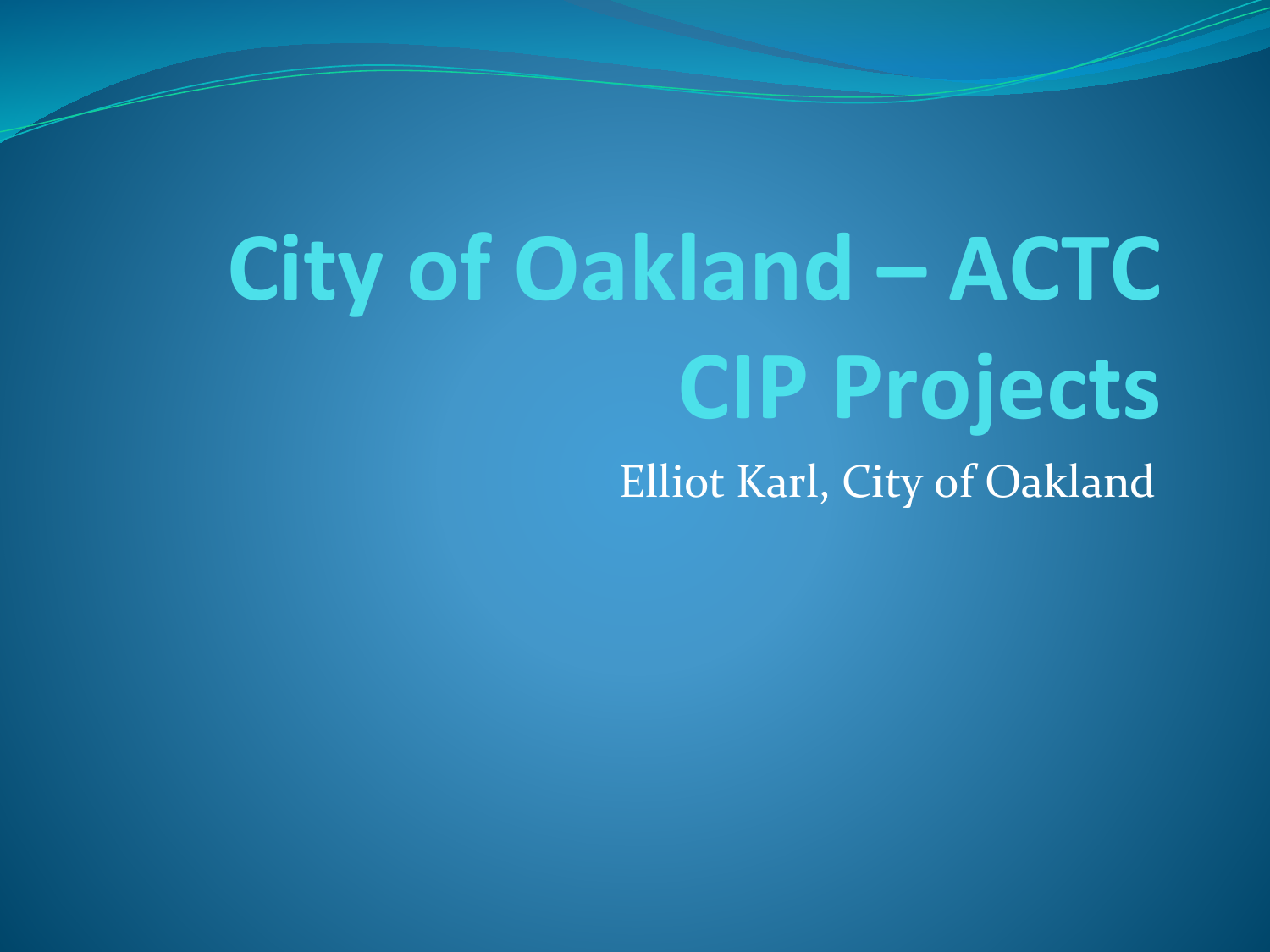### East 12<sup>th</sup> Street Bikeway

- Continuous bikeway between  $35<sup>th</sup>$  Avenue and  $54<sup>th</sup>$ Avenue on E. 12<sup>th</sup>, six miles total.
- A mixture of protected (class 4), buffered (class 2) and bicycle boulevard treatments.
- Design may be contracted if so RFP anticipated June 2018.
- Construction anticipated in June 2019.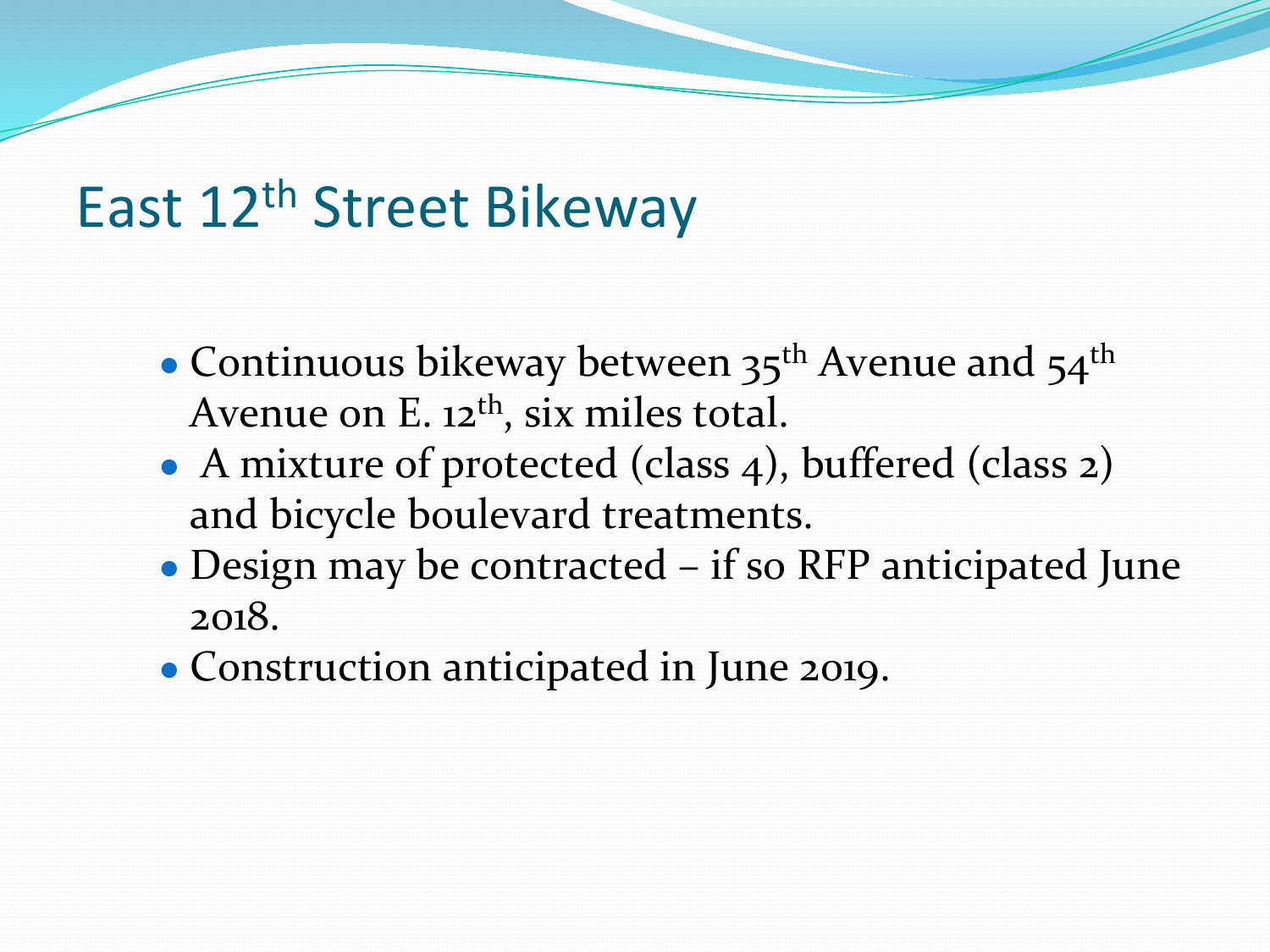# East 12th Street Bikeway – continued

- Design/Public Outreach June 2018
	- Approximately \$200,000
	- Includes public meetings in community and with Bicyclist & Pedestrian Commission
- Construction Fall 2019
	- Approximately \$1,250,000
	- Remove abandoned railroad tracks
	- Curb, gutter, sidewalk construction
	- Install traffic circle
	- Striping
	- Signal modification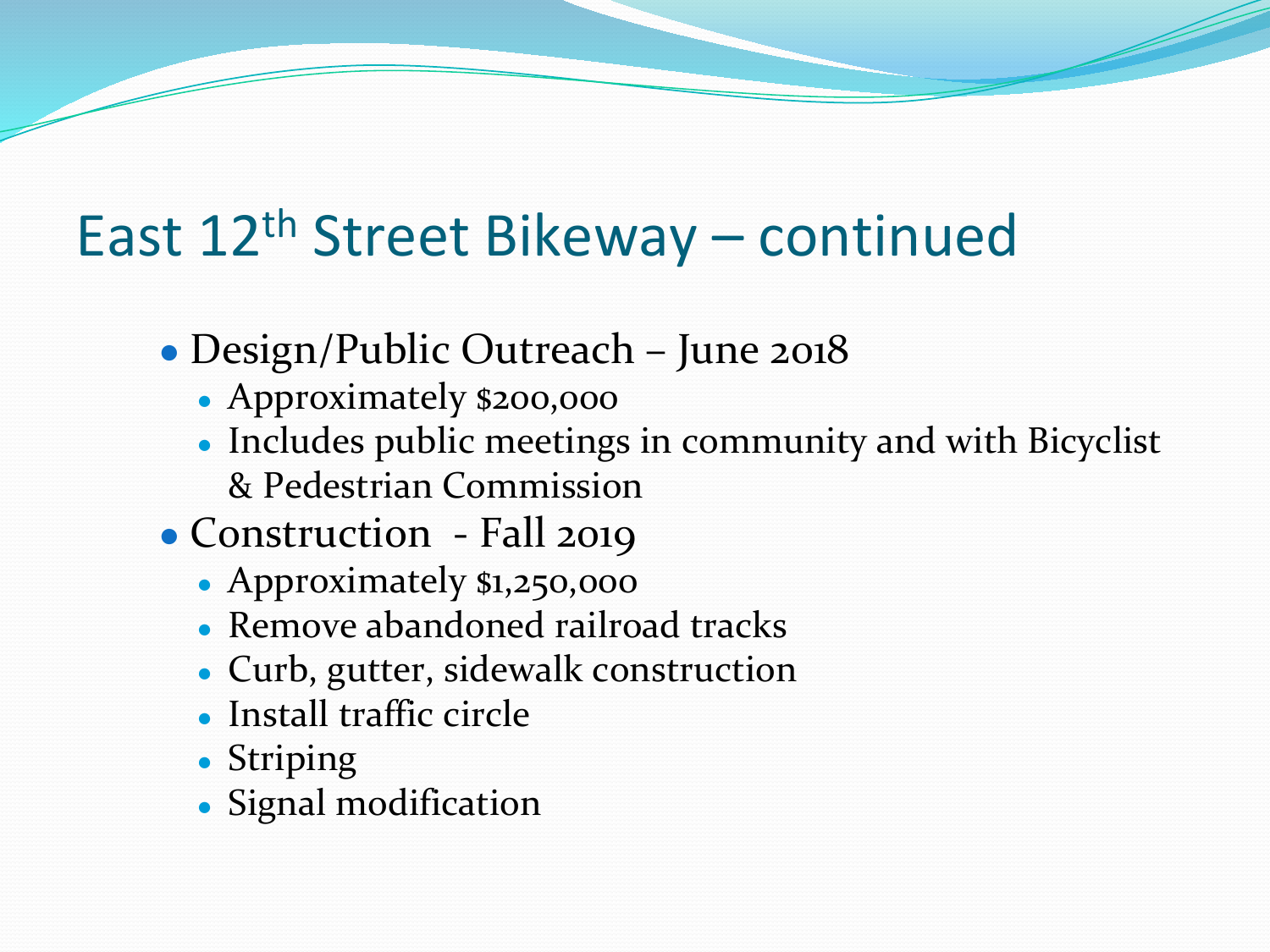# 27<sup>th</sup> Street Complete Street

- Protected Bikeway between Telegraph Avenue and Grand Avenue in downtown Oakland, linking a network of protected bikeways (existing and in development).
- Design may be contracted if so RFP anticipated July 2018.
- Estimated cost of design through 100% design documents I \$1.6 million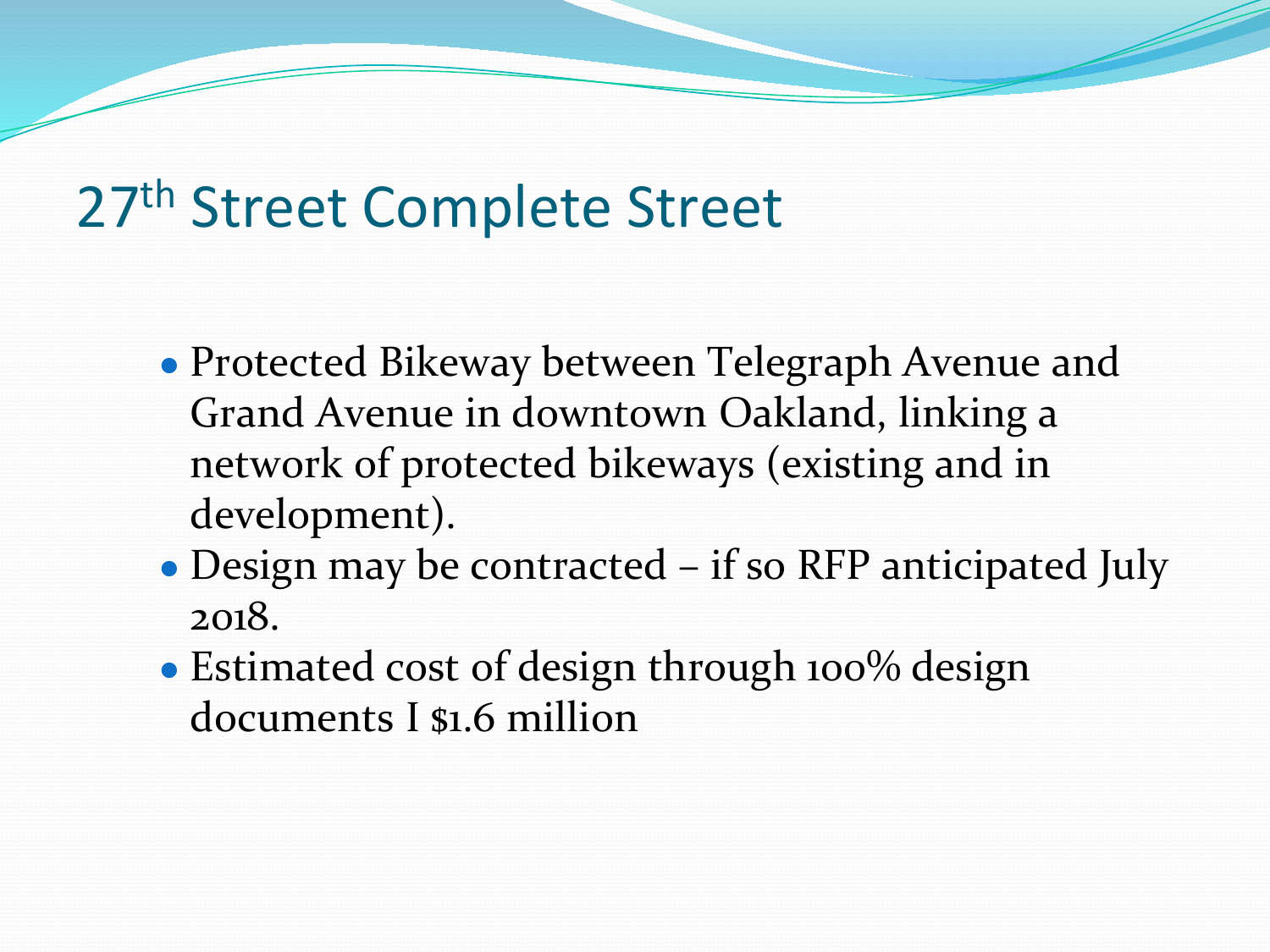## 27th Street Complete Street – continued

- Design/Public Outreach July 2018
	- Includes public meetings in community and with the Oakland Bicyclist & Pedestrian Commission
	- Includes integration of ongoing private developments in the Broadway/Valdez Specific Plan area bordering 27<sup>th</sup> Street
	- Portions of design may be constructed by private developers as partial mitigation, depending on timing of development; consultant should be prepared to work closely with City staff and developers.
	- Design phase completion estimated Fall of 2019.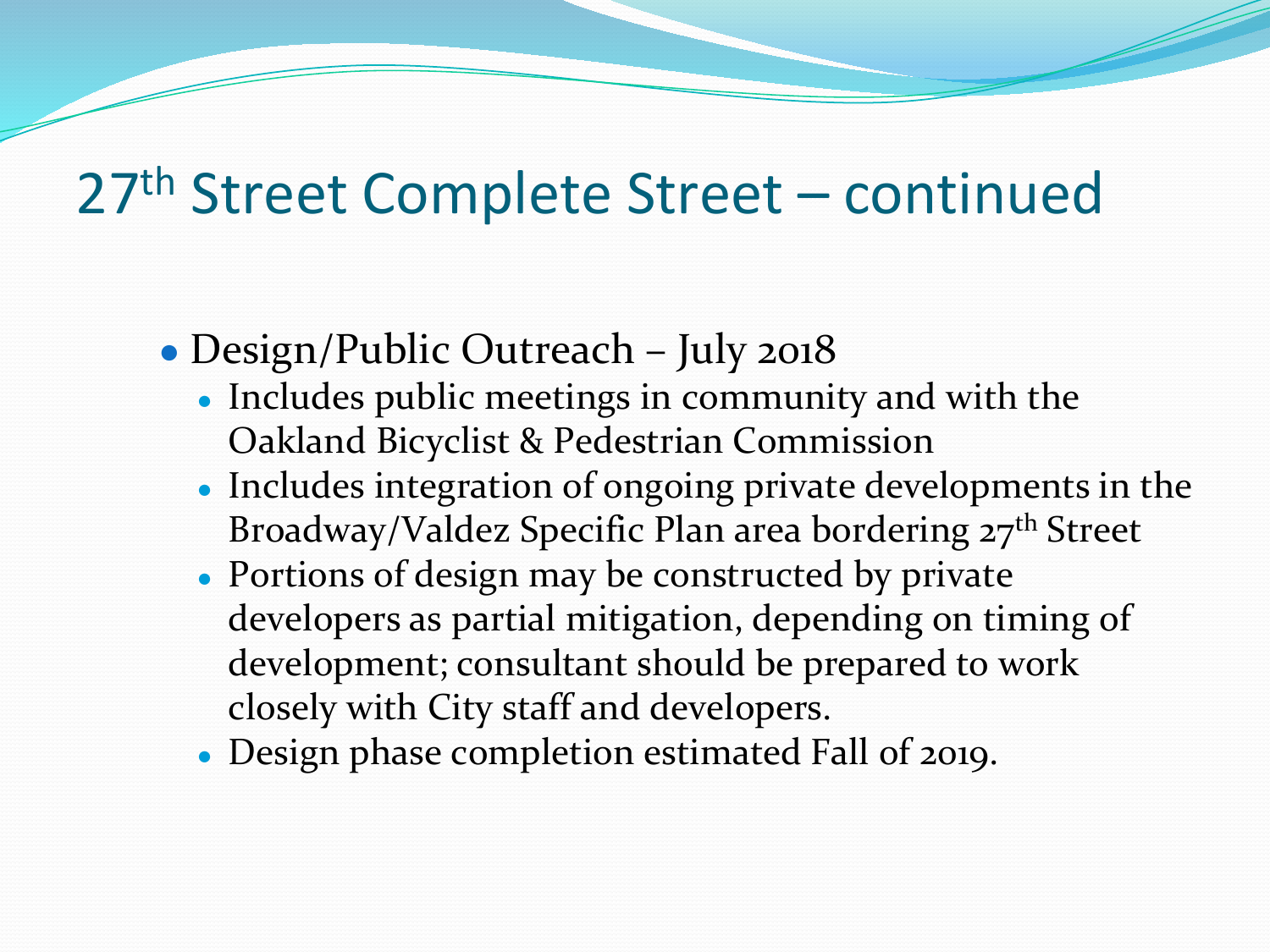#### MacArthur Smart City

- Project extends Oakland's Intelligent Transportation System (ITS) network along 13 miles of MacArthur Blvd and adjacent roadways.
- Estimated cost of design through 100% design documents is \$1.8 million
- RFP expected in June of 2018
- Seeking a consultant with expertise in ITS design and transit integration. Some community outreach expected.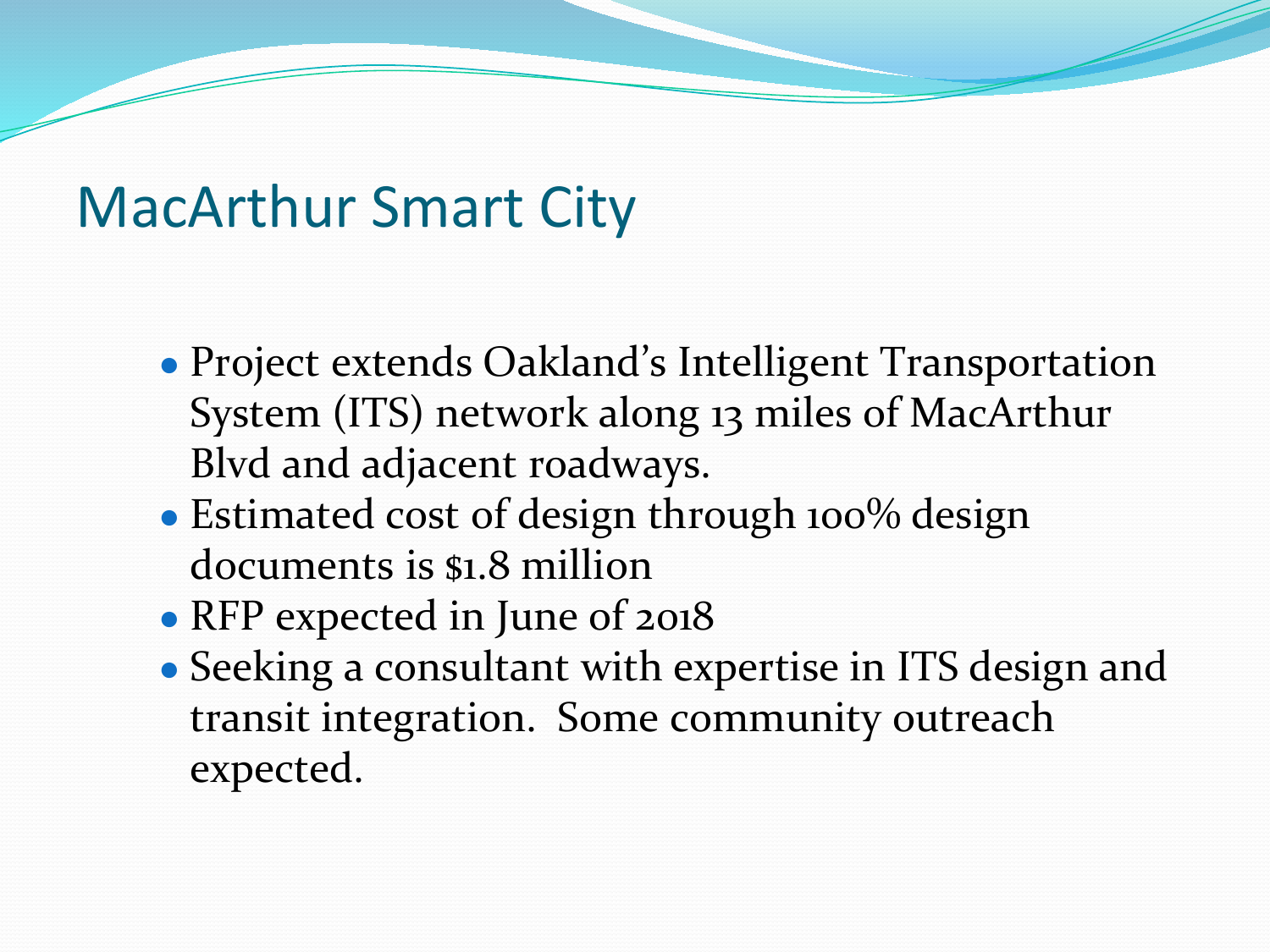#### MacArthur Smart City - continued

- Project design includes:
	- ITS infrastructure
	- Transit enhancement
	- Transit signage
	- Traffic signal and operational improvements
	- Pedestrian safety improvements
	- Communication infrastructure
- Estimated cost of design through 100% design documents is \$1.8 million